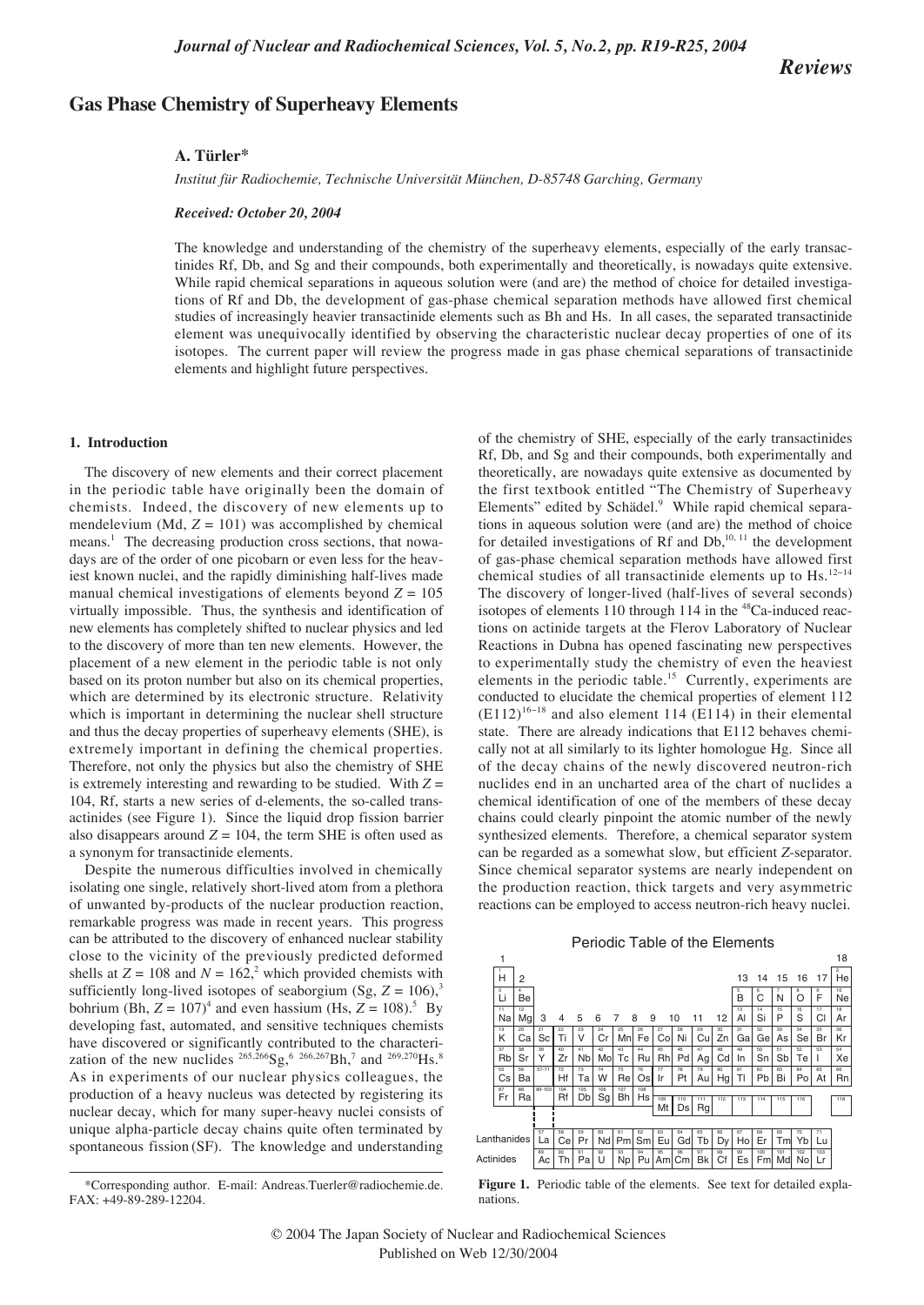Figure 1 displays a modern periodic table of the elements. Elements whose chemical behavior has not yet been experimentally investigated are shown below their expected positions. The element names are those accepted, or in the case of element 111 (roentgenium, Rg), recommended by IUPAC. Provisional names such as ununbium (Uub,  $Z = 112$ ) are not indicated.

In the following the observed chemical properties of Hs and the expected behavior of heavier elements, the available chemical separation techniques, and the latest results of recent chemistry experiments on E112 are presented.

#### **2. Chemical Properties of SHE and their Compounds**

Studies of transactinide elements by chemical means rely strongly on predictions of their chemical properties. In order to plan a separation scheme, the stability of compounds and their physicochemical properties have to be judged on the basis of predictions. Traditionally, the chemical properties of an unknown element and its compounds were predicted by exploiting the fundamental relationships of the physicochemical data of the elements and their compounds within the groups and the periods of the periodic table. Since relativistic effects are increasing proportionally with  $Z^2$ , extrapolations of chemical properties from lighter homologue elements must fail at some point. Here, the only alternative are fully relativistic calculations. Generally, three relativistic effects are observed. First, due to the high probability density near the highly charged nucleus the  $s_{1/2}$  and  $p_{1/2}$  orbital radii are contracting and the binding energies are increasing. These are called "direct" relativistic effects.<sup>19</sup> Second, the spin-orbit splitting produces two levels for each 1 quantum number. Third, due to the increased screening of the nuclear charge by the  $s_{1/2}$  and  $p_{1/2}$ orbitals the d and f orbitals are expanding spatially and are energetically destabilized. This was named an "indirect" relativistic effect,<sup>19</sup> but this effect directly influences the outermost electrons that are largely responsible for the chemical behavior of an atom. At present it is not possible to directly compute physicochemical properties of a molecule. All-electron calculations of molecules containing transactinide elements are exceedingly difficult due to the large number of electrons involved. Nonetheless, also due to the enormously increasing computing power, theoretical calculations have progressed now to the point that a number of relevant atomic and molecular properties can be computed. This paper will focus on some aspects of the expected chemical properties of elements with  $Z \ge 108$ . Comprehensive reviews on the calculated chemical properties of the early transactinides can be found in the literatures.<sup>20, 21</sup>

Sometimes Mother Nature is rather kind to chemists and provides them with favorable and very clear cut cases. Such a case constitutes the chemistry of Hs. If Hs has any resemblance to its lighter homolog element Os then it should also form molecules of the type  $MO_4$  (M = Os, Hs). Due to the perfect tetrahedral symmetry of  $OsO<sub>4</sub>$ , this compound is very volatile, and only interacts very weakly with non-reducing surfaces, similar to a noble gas. Relativistic molecular orbital calculations by Pershina et al.<sup>22</sup> confirmed that indeed  $HsO<sub>4</sub>$ must be a very stable molecule and that its volatility should be very similar to its lighter homologue compound OsO4. This exceptional chemical property distinguishes Os and Hs from other d-elements and allows a clear assignment to group 8 of the periodic table. Thus, experimentalists successfully took on the daunting task to build a separator system that allowed the isolation of Hs as volatile  $HsO<sub>4</sub>$ .

An illustrative example of the increasing influence of relativistic effects is shown in the case of the so-called coinage metals Cu, Ag, Au, and Rg  $(Z = 111)$ . In Figure 2, the ground state electronic configurations and the first exited states of Cu,



**Figure 2.** Energy levels of group 11 elements Cu, Ag, Au, and E111 (Rg). In the case of Au also the calculated non-relativistic energy level scheme is shown. The calculated relativistic energy levels for E111 are taken from Ref. 23.

Ag, Au, and  $\text{Rg}^{23}$  are shown. For Au also the hypothetical non-relativistic case has been calculated. Cu, Ag, and Au all have the same  $d^{10}s^1$  ground state configuration. As can be clearly seen, the spin-orbit splitting of the  $d<sup>9</sup>s<sup>2</sup>$  first exited state is increasing with the proton number. A possible reason for the red color of Cu and the colorless appearance of Ag lies in the substantially higher first excited state of Ag which leads to an absorption which no longer lies in the visible region. If this trend would continue, Au should be a colorless metal which is less noble than Cu and Ag due to its lower ionization energy. However, the relativistic stabilization of the s-orbitals and the increasing spin-orbit splitting make Au a yellow metal with a more noble character than Cu or Ag. The strong relativistic stabilization of the filled  $s^2$ -orbital and the further increased spin-orbit splitting lead to an inversion of states in Rg. Thus Rg is expected to have a  $6d^{9}7s^{2}$  ground state; the higher ionization energy compared to Au  $(\approx 10.6 \text{ eV} \text{ vs. } 9.21 \text{ eV})$  and the lower electron affinity ( $\approx$ 1.55 eV vs. 2.31 eV) will probably make Rg an even nobler metal. The trends observed in group 11 are also persisting in groups 12 through 14.

Another chemically very favorable case constitutes E112 as an expected homolog of Hg. E112 is expected to have an ionization potential which is more than 1.5 eV higher than that of Hg.<sup>24</sup> Similar to Hg, E112 should not have a bound anion.<sup>24</sup> Therefore, E112 is expected to be rather inert in its elemental state. It is well known that Hg is a very volatile element, but it interacts strongly with other metals such as Zn or Au to form amalgams. Yakushev et al. demonstrated that single atoms of Hg can quantitatively be adsorbed on a Au surface from a stream of He.<sup>16</sup> First relativistic calculations of dimers Hg-Au and E112–Au indicate a lower, but still sizeable binding energy of the E112–Au dimer.<sup>25</sup> Therefore, current experiments focus on the property whether E112 also forms strong metal bonds with Au or whether E112 is so inert, that it behaves more like a heavy noble gas such as Rn.

Similar considerations apply to E114, which also has a higher ionization potential and no electron affinity, rendering it chemically less metallic and more inert compared to its lighter homolog Pb. Qualitatively these trends were realized early on, already in 1975 Pitzer<sup>26</sup> published a short paper with the title "Are elements 112, 114, and 118 relatively inert gases?". Molecules of the type  $MX_4$  (X = F, Cl) were calculated to be thermodynamically stable for  $M = Pb$ , whereas with  $M = E114$ the  $+2$  oxidation state will be favored.<sup>27</sup>

#### **3. Experimental Techniques**

A chemistry experiment with a transactinide element can be divided into four basic steps: synthesis of the transactinide element, rapid transport of the synthesized nuclide to the chemical apparatus, fast chemical isolation of the desired nuclide and preparation of a sample suitable for nuclear spec-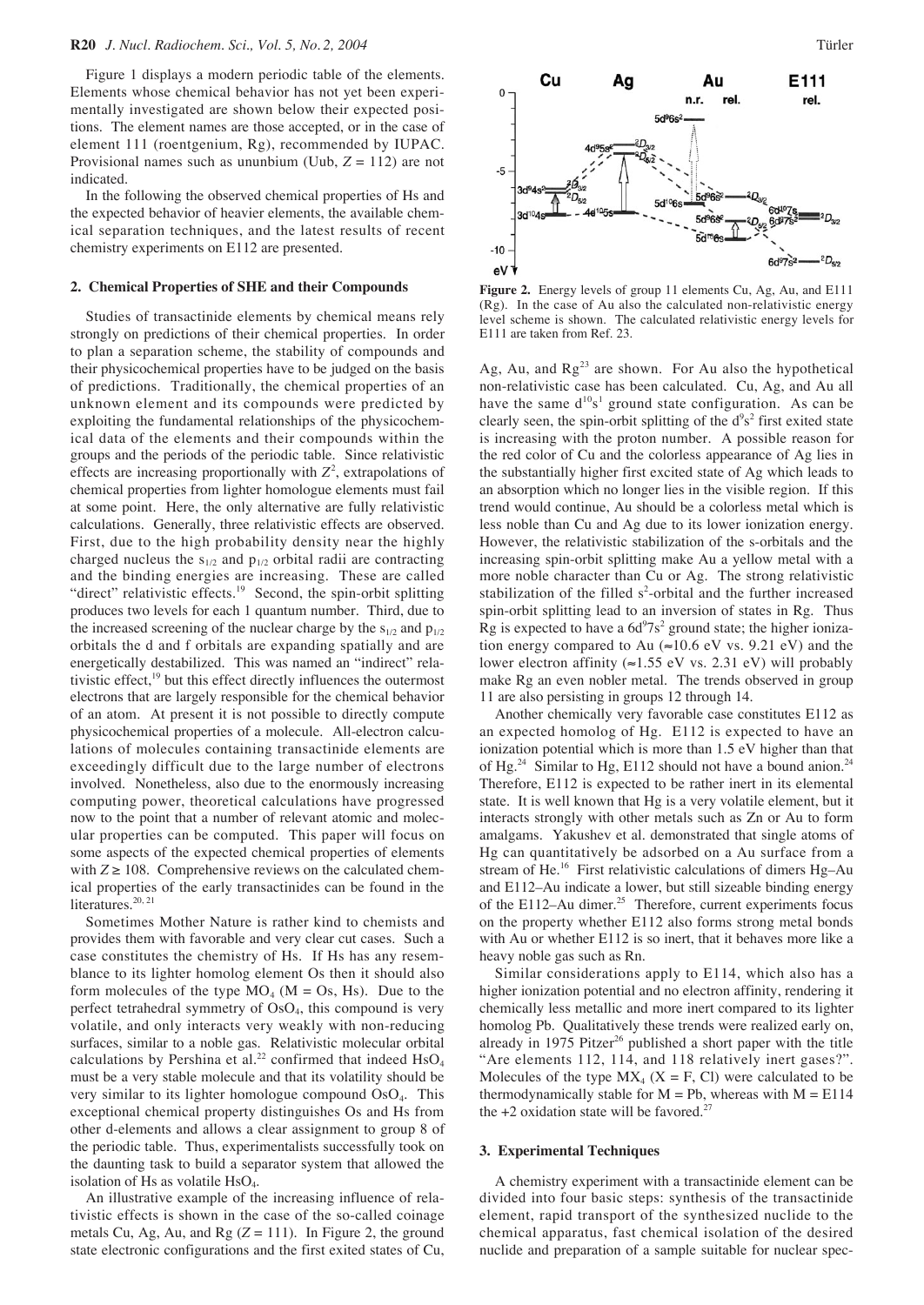

**Figure 3.** The GSI rotating target wheel.

troscopy, and detection of the nuclide via its characteristic nuclear decay properties.

In order to gain access to the longer-lived isotopes of transactinide elements, exotic, highly radioactive target nuclides such as  $^{244}$ Pu,  $^{243}$ Am,  $^{248}$ Cm,  $^{249}$ Bk,  $^{249}$ Cf, or  $^{254}$ Es are bombarded with intense heavy ion beams such as  ${}^{18}O$ ,  ${}^{22}Ne$ ,  ${}^{26}Mg$ , or  ${}^{48}Ca$ . On the one hand as intense beams as possible are to be used; on the other hand the destruction of the very valuable and highly radioactive targets has to be avoided. A rotating <sup>248</sup>Cm target with a rotating vacuum window that can stand pressure differences of up to 1.5 atm has recently been used in heavy element chemistry experiments at the Gesellschaft für Schwerionenforschung (GSI). This rotating target carrying up to 6 mg of target material has allowed the use of high-intensity beams for heavy element chemistry experiments.<sup>9</sup> A picture of a rotating 248Cm target after irradiation with up to 1 pµA of a <sup>26</sup>Mg beam (a factor of four larger than possible with a fixed target) is shown in Figure 3. The target wheel is synchronized with the time structure of the accelerator (UNILAC) in order to spread one beam pulse over the area of one target segment.

Reaction products recoiling out of the target are stopped in a recoil chamber filled with helium gas. Non-volatile products such as Sg or Bh are adsorbed on aerosol particles of about 100 nm diameter and transported through a capillary over relatively long distances to the chemistry apparatus. As aerosol materials potassium chloride (KCl) or carbon are often used. Aerosol particles of suitable size can be generated by sublimation of KCl that is heated in flowing He to about 640˚C. Carbon aerosols are generated by spark discharge in flowing He. Unfortunately, high transportation yields cannot be reliably maintained over long time periods, also the yield is strongly dependent on the beam current and usually decreasing with increasing beam intensity.

Basically, four different approaches which involve the direct detection of the nuclear decay of the isolated nuclides have been successful in studying the chemical properties of transactinide elements. Two of the systems work in the liquid phase, whereas the other two are designed to investigate volatile transactinide compounds in the gas phase. The predominant share of today's knowledge about the chemical behavior of Rf, Db, and Sg in aqueous solution was obtained with the **A**utomated **R**apid Chemistry Apparatus (ARCA).<sup>9</sup> This micro-computer controlled set-up allows fast repetitive separations on miniaturized chromatography columns. Depending on the chemistry, the columns are filled with ion exchange resin or organic extractants on an inert support material. Often several thousand separations are performed. After chemical separation the fraction containing the transactinide element is evaporated and the sample placed in an α-/SF spectroscopy system. This last step, which was performed manually, has now also been automated in a set-up called



**Figure 4.** Schematic of the recoil transfer chamber (RTC) coupled to the Berkeley Gas-filled Separator (BGS). The separator delivers a clean beam of evaporation residues (EVR) to the RTC. The RTC is separated from the separator which is operated at a pressure of about 1 mbar by means of a thin mylar window of typically  $> 1$  µm thickness. This thin window is supported by a thin wire grid. For chemical studies with the SISAK system, the RTC is flushed with an aerosol gas-jet and stopped EVR's are rapidly transported to the continuously operating liquid-liquid extraction system.

## AIDA developed in Japan.<sup>10</sup>

A continuously operating liquid-liquid extraction system using miniaturized centrifuges and liquid scintillation flow through detection cells (SISAK) was recently successful to separate and identify  $4-s^{257}Rf^{28}$  The latest version of SISAK is very well adapted to study nuclides with half-lives as short as 1 s. In order to suppress the large background created by βparticles, a recoil chamber was coupled to the **B**erkeley **G**asfilled **S**eparator (BGS) (Figure 4). Coupling a chemistry set-up with a recoil separator may open new frontiers in direct chemical reactions with a large variety of compounds, since one no longer has to deal with the harsh ionizing conditions created by the passage of the primary beam. Furthermore contaminants that cannot be effectively removed due to their chemical similarity to SHE, such as Po or Rn isotopes, are largely removed by the recoil separator.

In order to study elements beyond Sg, faster and much more efficient chemistry set-ups had to be used. Such systems are gas-phase chromatographic separations. Since transactinide nuclei are usually stopped in gas, a fast and efficient link to a gas chromatography system can be established; either by direct transport of volatile species or volatile compounds that were formed in-situ in the recoil chamber, or by a transport with aerosol particles. Despite the fact that the transition metals (groups 4 to 11) are very refractory, there exist few stable inorganic compounds that are appreciably volatile at experimentally manageable temperatures below 1100˚C. These are the halides and oxyhalides of groups 4 to 7, the oxide hydroxides of groups 6 and 7, and the oxides of group 8. Moreover, elements 112 to 118 are expected to be rather volatile in the elemental state and thus gas-phase separations will play a crucial role in investigating the chemical properties. Early on, gas-phase chemistry played an important role in the investigations of SHE. The technique was pioneered by Zvara and coworkers in Dubna to investigate Rf- and Db-halides which were formed in-situ behind the target and detected by latent fission tacks left in a thermochromatography column.<sup>9</sup>

Later the **O**n-**L**ine **G**as-chemistry **A**pparatus (OLGA) was developed and successfully used to study halides and oxyhalides of elements  $Rf<sub>1</sub><sup>9</sup>Db<sub>2</sub><sup>12</sup>$  and also Bh.<sup>13</sup> A schematic of the OLGA set-up coupled to the **Ro**-tating wheel **M**ultidetector **A**nalyzer (ROMA) is shown in Figure 5. Aerosols carrying reaction products form the target to the OLGA set-up are collected on a quartz wool plug inside the reaction oven kept at 1000˚C. Reactive gases are introduced in order to form volatile compounds. The chromatographic separation takes place downstream in the adjoining isothermal section of the column.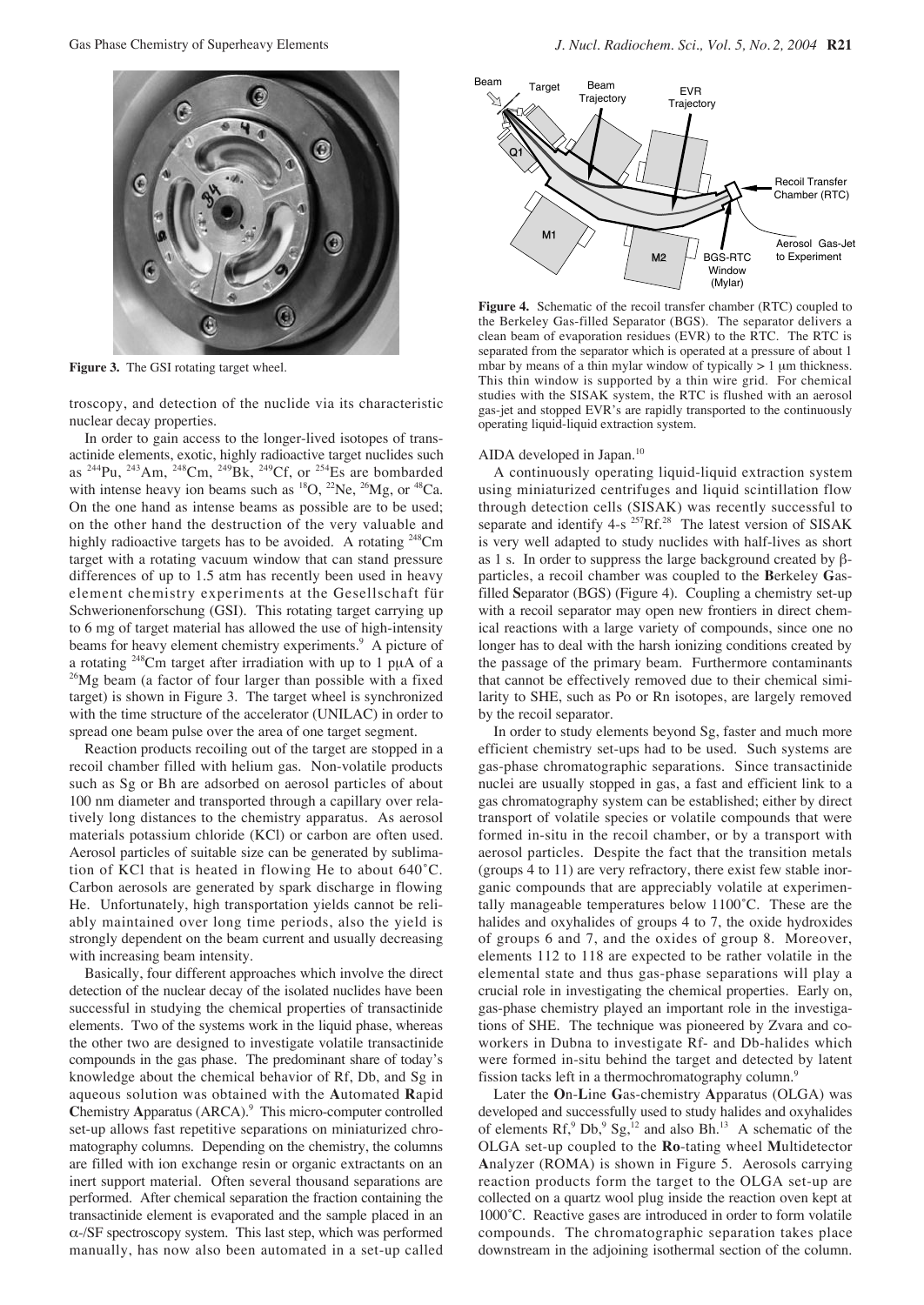

**Figure 5.** Schematic of the OLGA set-up coupled to the ROMA detection system.

At isothermal temperatures  $\geq 300^{\circ}$ C most of the halides and oxyhalides of Rf, Db, Sg, and Bh are volatile and travel trough the column essentially without delay, while less volatile compounds are retained much longer and are removed by decay of the interfering nuclide. At the exit of the column the isolated molecules are attached to new aerosol particles and transported to a detection system. Thus all investigated nuclides were unambiguously identified by registering  $\alpha$ -particle decay chains.

The OLGA set-up was sensitive to cross sections of the order of 100 pb. In order to assess nuclides that are produced with few picobarn cross sections the overall efficiency had to be improved by at least one order of magnitude. This was accomplished by introducing the in-situ formation of volatile compounds and their condensation and detection in a thermochromatography detector, as in the early experiments by Zvara [see Ref. 9 and references cited therein]. Sufficiently volatile reaction products such as Hg or E112 can be transported directly with the flowing gas. In experiments with Hs, recoiling atoms were converted in-situ with an admixture of  $O<sub>2</sub>$ gas to the volatile HsO4. Instead of an isothermal temperature profile as in OLGA, a negative longitudinal temperature gradient is established along the column. Thus compounds are deposited in the chromatography column according to their volatility, forming distinct deposition peaks. If the column consists of silicon detectors then the nuclear decay of the separated nuclide can be registered. The detector number indicates the temperature at which the volatile compound was deposited.



**Figure 6.** Schematic of the experimental set-up used for Hs chemistry. The beam (1) passes through the rotating vacuum window (3.68 mg/cm<sup>2</sup> Be) and the target (2) assembly  $(^{248}$ Cm 239  $\mu$ g/cm<sup>2</sup>, 692  $\mu$ g/cm<sup>2</sup>, and 730  $\mu$ g/cm<sup>2</sup> on 2.82 mg/cm<sup>2</sup> Be). Hs nuclei formed in fusion reactions recoil out of the target into a gas volume (3) and are flushed with a He/O<sub>2</sub> mixture (4) to a quartz column (5) containing a quartz wool plug (6) heated to  $600^{\circ}$ C by an oven (7). There, Hs is converted to HsO<sub>4</sub> which is volatile at room temperature and transported with the gas flow through a perfluoroalkoxy (PFA) capillary (8) to the **C**ryo **O**n-**L**ine **D**etector (COLD) registering the nuclear decay  $(\alpha$  and spontaneous fission) of the Hs nuclides. The array consisted of 36 detectors arranged in 12 pairs (9), each detector pair consisted of 3 PIN diode sandwiches. Always 3 individual PIN diodes (top and bottom) were electrically coupled. A thermostat (10) kept the entrance of the array at 20˚C; the exit was cooled to −170˚C by means of liquid nitrogen (11). Depending on the volatility of  $HsO<sub>4</sub>$ , the molecules adsorbed at a characteristic temperature. Figure from Ref. 14.

Thus, every detected nuclide reveals also chemical information. A schematic of the In-situ Volatilization and On-line detection apparatus  $(IVO)^{28}$  is shown in Figure 6. The IVO set-up was successfully used to study the chemical properties of  $HsO<sub>4</sub>$ .<sup>14</sup> The overall efficiency (including detection of a complete 3 member  $\alpha$ -particle decay chain) is of the order of  $30 - 50\%$ .

Similar set-ups were used in first attempts to chemically identify E112. If E112 is chemically similar to Hg it should be adsorbed on Au or Pd surfaces. In test experiments short-lived Hg isotopes could be isolated in the elemental form from other reaction products and transported in He quantitatively through a 30 m long Teflon<sup> $M$ </sup> capillary at room temperature. Adsorption of Hg nuclides on silicon detectors, proved experimentally not feasible, since Hg was adsorbed on quartz surfaces only at temperatures of –150˚C and below. However, Hg adsorbed quantitatively on Au, Pt, and Pd surfaces at room temperature. As little as  $1 \text{ cm}^2$  of Au or Pd surface was sufficient to adsorb Hg atoms nearly quantitatively from a stream of 1 L/min He.<sup>16</sup> Therefore, detector chambers containing a pair of Au or Pd coated PIPS detectors were constructed. Eight detector chambers (6 Au and 2 Pd) were connected in series by Teflon<sup> $m$ </sup> tubing. The detector chambers were positioned inside an assembly of 84<sup>3</sup>He filled neutron detectors (in a polyethylen moderator) in order to simultaneously detect neutrons accompanying spontaneous fission events (see Figure  $7)$ .<sup>16, 17</sup> In the latest experiment aiming at measuring the volatility of E112, one row of the silicon detectors of the **C**ryo **O**n-**L**ine **D**etector (COLD) was removed and replaced by a Au surface. A negative temperature gradient was established reaching from room temperature down to -187°C.<sup>18</sup>

**3.1. Recent Results on the Chemistry of Hassium.** In the course of an experiment to produce the nuclides 269,270Hs in the reaction <sup>248</sup>Cm(<sup>26</sup>Mg, 4n) and <sup>248</sup>Cm(<sup>26</sup>Mg, 5n) conducted in May of 2001 at GSI, valid data was collected during  $64.2 h$ .<sup>8, 14</sup> During this time  $1.0 \times 10^{18}$  <sup>26</sup>Mg beam particles passed through the 248Cm target. The IVO set-up was used to synthesize volatile HsO<sub>4</sub>, which were adsorbed in the COLD detector. Only  $\alpha$ -lines originating from <sup>211</sup>At, <sup>219,220</sup>Rn, and their decay products were identified. While <sup>211</sup>At and its decay daughter  $^{211}$ Po were deposited mainly in the first two detectors,  $^{219,220}$ Rn and their decay products accumulated in the last three detectors, where the temperature was sufficiently low to partly adsorb Rn. During the experiment, seven correlated decay chains were detected (see Figure 8). All decay chains were observed in detectors 2 through 4 and were assigned to the decay of either <sup>269</sup>Hs or the yet unknown <sup>270</sup>Hs. The characteristics of the three decay chains agreed very well with the decay properties of 269Hs and its daughter nuclides observed in two



Figure 7. Detector arrangement for the detection of <sup>283</sup>112 consisting of pairs of Au and Pd coated PIPS detectors inside an assembly of 84 <sup>3</sup>He filled neutron detectors.<sup>16</sup>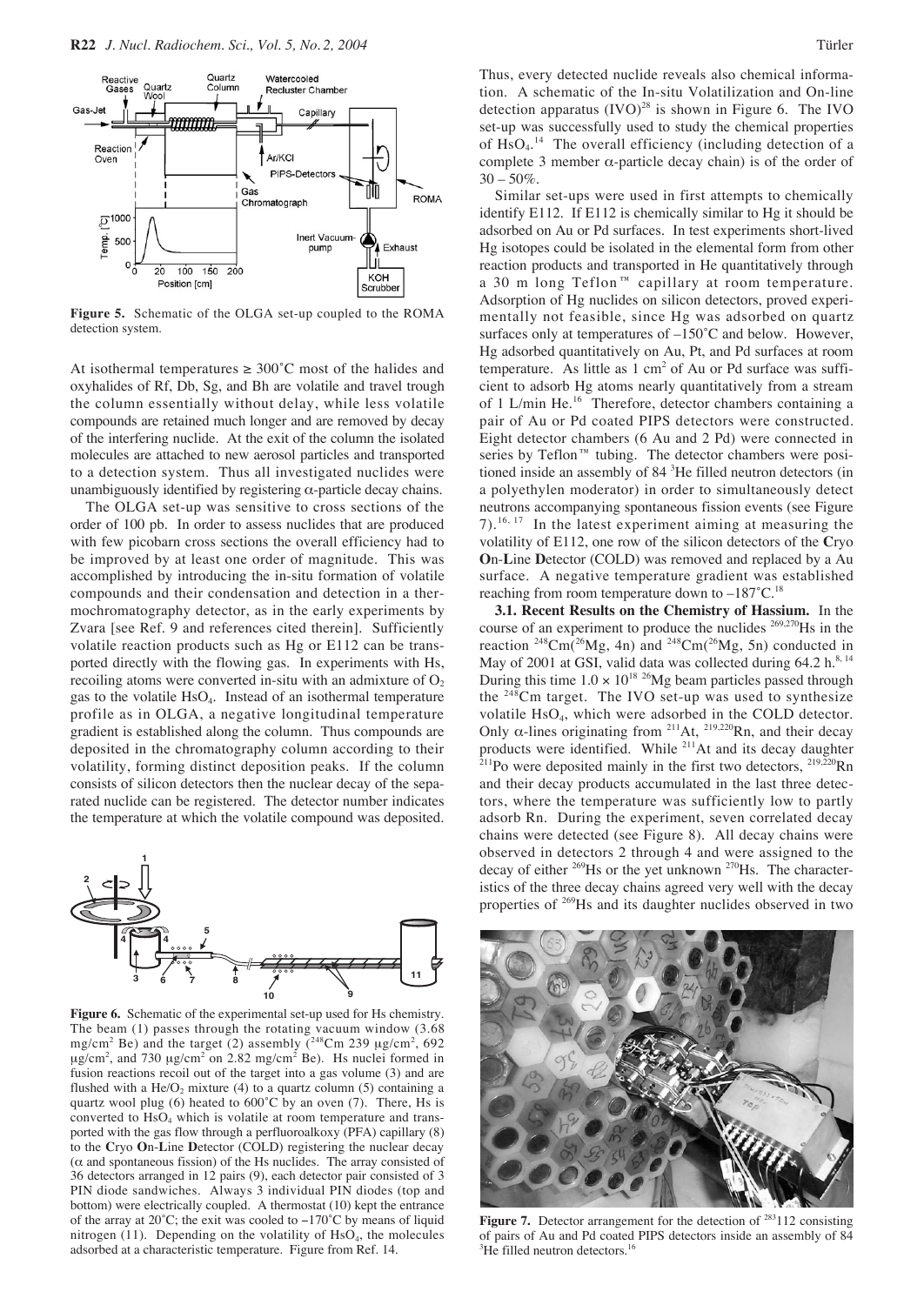



**Figure 9.** Relative yields of  $HsO<sub>4</sub>$  and  $OsO<sub>4</sub>$  for each of the 12 detector pairs. Measured values are represented by bars:  $^{269}$ HsO<sub>4</sub>: black; <sup>270</sup>HsO<sub>4</sub>: dark grey; <sup>269 or 270</sup>HsO<sub>4</sub>: white; <sup>172</sup>OsO<sub>4</sub>: light grey. The dashed line indicates the temperature profile (right-hand scale). The maxima of the deposition distributions were evaluated as  $-44 \pm 6^{\circ}$ C for HsO<sub>4</sub> and  $-82 \pm 7$  °C for OsO<sub>4</sub>. Solid lines represent results of a Monte Carlo simulation of the adsorption process.

Figure 8. Observed decay chains attributed to the decay of <sup>269</sup>Hs and <sup>270</sup>Hs produced in the reaction <sup>26</sup>Mg + <sup>248</sup>Cm Ref. 8.

decay chains of  $277112$ .<sup>5</sup> The unusual  $\alpha$ -decay energy of 8.52 MeV, which fits well into the systematic of ground-state  $\alpha$ decay energies, as well as a rather large spontaneous fission branch could be confirmed for the nuclide  $^{261}Rf$ .<sup>5</sup> The previously very well established decay properties of <sup>261</sup>Rf ( $T_{1/2}$  = 78 s,  $E_\alpha = 8.28$  MeV, SF < 10%) must therefore be assigned to a long-lived isomeric state. Two additional decay chains were tentatively attributed to the decay of  $270$ Hs. The last two decay chains were incomplete and a definite assignment to 269Hs or <sup>270</sup>Hs could not be made. The tentative assignment of two decay chains to 270Hs is based on the following reasoning: according to the measurements of Lazarev et  $al.3$ <sup>3</sup> the daughter nuclide of <sup>270</sup>Hs, <sup>266</sup>Sg decays at least partially by emitting  $\alpha$ particles of  $8.63 \pm 0.05$  MeV to <sup>262</sup>Rf which decays with a short half-life ( $T_{1/2} = 2.1 \pm 0.2$  s) by spontaneous fission.<sup>3, 30</sup> The nuclide  $262$ Rf is known to fission symmetrically.<sup>30</sup> In both decay chains the  $\alpha$ -decay energy attributed to <sup>266</sup>Sg is in agreement with literature data.<sup>3</sup> The short correlation times of both SF events and the symmetric energy division among the fragments point to <sup>262</sup>Rf as terminating nuclide. Nevertheless, only measurements of the complete excitation function of the 26Mg  $+$  <sup>248</sup>Cm reaction will provide more definite answers. An assignment of all observed decay chains to only <sup>269</sup>Hs cannot be ruled out. No additional three-member decay chains with a total length of 300 s were registered in detectors 2 to 10. The background count-rate of  $\alpha$ -particles with energies between 8.0 and 9.5 MeV was about 0.6 h<sup>-1</sup> per detector, leading to very low probabilities of  $7 \times 10^{-5}$  and  $2 \times 10^{-3}$  for any of the first five chains and any of the last two chains, respectively, being of random origin. In addition, four fission fragments with energies > 50 MeV that were not correlated with a preceding  $\alpha$ -particle were registered in detectors 2 through 4. Assuming an overall efficiency of  $\approx 40\%$ , production cross sections of 4 pb for  $\alpha$ -decaying <sup>270</sup>Hs and of 6 pb for  $\alpha$ -decaying <sup>269</sup>Hs were calculated at a beam energy of 143.7-146.8 MeV (with an estimated accuracy of a factor of  $\approx 3$ ).

The longitudinal distribution of the 7 decay chains originating from Hs is depicted in Figure 9. The maximum of the Hs distribution was found at a temperature of −44 ± 6 ˚C. The distribution of <sup>172</sup>OsO<sub>4</sub> ( $T_{1/2}$  = 19.2 s) measured before and after the experiment showed a maximum in detector 6 at a deposition temperature of  $-82 \pm 7$  °C. The higher deposition temperature of about 40˚C and the thus about 7 kJ/mol higher adsorption enthalpy seem to indicate a slightly lower volatility of HsO<sub>4</sub>

compared to its lighter homologue OsO4. This experimental result was somewhat unexpected, since according to both classical extrapolations and relativistic molecular calculations, HsO<sub>4</sub> was predicted to be about as volatile as OsO<sub>4</sub>. Nevertheless, the high volatility of the Hs oxide species clearly suggests that it is HsO4 since, by analogy with the known properties of the Os oxides, all other Hs oxides are expected to be much less volatile and unable to reach the detector system. The observed formation of a volatile Hs oxide (very likely HsO<sub>4</sub>) provides strong experimental evidence that Hs behaves chemically as an ordinary member of group 8 of the periodic table.

**3.2. Recent Results on the Chemistry of E112.** A first attempt to chemically identify one of the long-lived isotopes of E112, namely <sup>283</sup>112 (SF,  $T_{1/2} \approx 3$  m),<sup>31</sup> in the elemental state was made by Yakushev et al.<sup>16</sup> using the  $^{48}Ca + {}^{238}U$  production reaction. It should be noted that in very recent experiments at the Dubna gas-filled separator, this long-lived SF activity could no longer be identified. Instead 283112 decayed by α-particle emission ( $E_\alpha$  = 9.54 MeV,  $T_{1/2} \approx 6$  s) to shortlived <sup>279</sup>110 (SF,  $T_{1/2} \approx 0.3$  s).<sup>15</sup>

In an experiment conducted in January of 2000 a total beam dose of  $6.85 \times 10^{17}$  <sup>48</sup>Ca ions was accumulated. The chemical yield for the simultaneously produced <sup>185</sup>Hg ( $T_{1/2}$  = 49 s) was 80%. If E112 behaved chemically like Hg and all efficiencies measured for Hg were also valid for E112, detection of  $2 - 4$ SF events could be expected assuming the cross section value for the production of  $283112$  measured in.<sup>16</sup> However, no SF events were observed. Therefore, no unambiguous answer as to the chemical and physical properties of E112 was obtained.

In the next experiment, the question whether E112 remained in the gas phase and passed over the Au surfaces was addressed.<sup>17</sup> For this purpose, a special ionization chamber to measure SF fragments of nuclei remaining in the gas was added at the exit of the Au coated PIPS detector array. A total beam dose of 2.8  $\times$  10<sup>18 48</sup>Ca ions were accumulated. Again zero SF events were registered on the Au and Pd coated PIPS detectors, confirming the result of the first experiment. However, 8 SF events accompanied by neutrons were registered in the ionization chamber, while only one background count was expected. Therefore, the majority of the SF events were attributed to the decay of a nuclide of E112, since there are no other known volatile nuclides decaying by SF. From these experiments it appears that the interaction of E112 with a Au or Pd surface is much weaker than for Hg. In the light of the latest results from Dubna the question arises whether the observed SF events could be attributed to the decay of  $279$ Ds, the daughter of 6 s  $283112$ . Calculations of the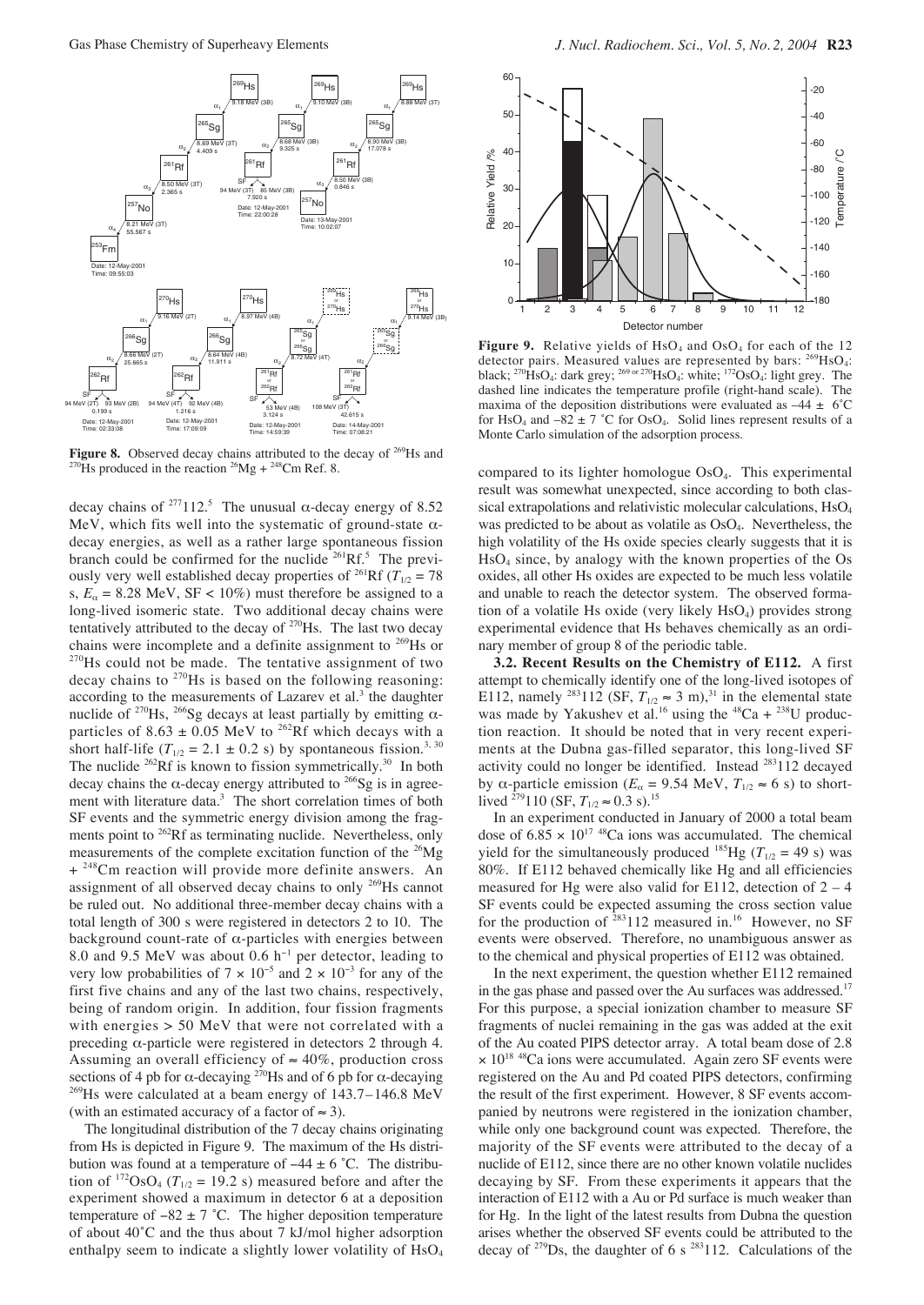transport time of a volatile nuclide from the target to the ionization chamber show that indeed this scenario cannot be excluded with certainty, but the experiment was designed to be most sensitive for a 3-min nuclide.

Obviously, in a next step, the adsorption temperature of E112 on Au surfaces has to be measured experimentally. This was done with a modified version of the cryo thermochromatography detector in an experiment conducted recently at GSI.<sup>18</sup> A 1.5 mg/cm<sup>2</sup> thick <sup>238</sup>U target was bombarded with 2.8  $\times$  10<sup>18 48</sup>Ca particles. A total of 11 events with energies > 40 MeV were registered with an estimated background of about 3 events. Seven events were registered at the cold end of the detector where also Rn was deposited. However, none of these events was correlated with a preceding  $\alpha$ -particle. Therefore, the detected events cannot yet be conclusively attributed to the decay of E112 or its daughter.

#### **4. Summary and Outlook**

The spectacular results obtained at Flerov Laboratory in Dubna<sup>32</sup> using  $48$ Ca ion beams and actinide targets to synthesize isotopes of elements 112, 114, 115, and 116 give chemists the historic opportunity to experimentally investigate the chemistry of even the heaviest known elements. Especially since some of the nuclides and their decay products seem to have half-lives of the order of seconds to even hours. In the last couple years, chemists have made a quantum leap and are now working with nuclides that can be produced with picobarn  $(10^{-36} \text{ cm}^2)$  cross sections only, as demonstrated by the first chemical investigations of hassium. There are indications that the chemical investigation of E112 and also E114 seem to reveal strong relativistic effects that significantly alter the chemical behavior of these elements compared to their lighter homologues. The unambiguous identification of the separated nuclides by measuring their decay properties yields additional valuable information about the nuclear structure of SHE. In order to reduce interferences from the plasma created by the beam and from undesired by-products of the nuclear reaction, chemists are investigating possibilities to couple their equipment with recoil separators. First experiments with the recoil transfer chamber coupled to the BGS were very successful. At GSI components of the dismantled HECK separator $33$  are being used to set-up a dedicated separator that suits the needs of chemistry.

Due to the decreasing production cross sections, also chemists have to rely on future accelerators that will deliver even higher beam intensities. A substantial amount of beam time is required for each heavy element experiment. Target designs that allow the irradiation of exotic radioactive materials with highest possible beam intensities must be developed. Intense, neutron-rich radioactive heavy ion beams will be the only way to approach the predicted  $N = 184$  neutron shell and produce long-lived SHE. Prospects to experimentally study the chemical properties of all currently known elements in the periodic table, even though only single atoms can be produced, are fascinating and challenging our creativity.

### **References**

- (1) G. T. Seaborg and W. D. Loveland, *The Elements Beyond Uranium,* John Wiley & Sons, Inc., New York, 1990.
- (2) Z. Patyk, J. Skalski, A. Sobiczewski, and S. Cwiok, Nucl. Phys. **A502**, 591 (1989).
- (3) Yu. A. Lazarev, Yu. V. Lobanov, Yu. Ts. Oganessian, V. K. Utyonkov, F. Sh. Abdullin, G. V. Buklanov, B. N. Gikal, S. Iliev, A. N. Mezentsev, A. N. Polyakov, I. M. Sedykh, I. V. Shirokovsky, V. G. Subbotin, A. M. Sukhov, Yu. S. Tsyganov, V. E. Zhuchko, R. W. Lougheed, K. J. Moody, J. F. Wild, E. K. Hulet, and J. H.

McQuaid, Phys. Rev. Lett. **73**, 624 (1994).

- (4) P. A. Wilk, K. E. Gregorich, A. Türler, C. A. Laue, R. Eichler, V. Ninov, J. L. Adams, U. W. Kirbach, M. R. Lane, D. M. Lee, J. B. Patin, D. A. Shaughnessy, D. A. Strellis, H. Nitsche, and D. C. Hoffmanet, Phys. Rev. Lett. **85**, 2697 (2000).
- (5) S. Hofmann, F. P. Heßberger, D. Ackermann, G. Münzenberg, S. Antalic, P. Cagarda, B. Kindler, J. Kojouharova, M. Leino, B. Lommel, R. Mann, A. G. Popeko, S. Reshitko, S. Saro, J. Uusitalo, and A. V. Yeremin, Eur. Phys. J. **A14**, 147 (2002).
- (6) A. Türler, R. Dressler, B. Eichler, H. W. Gäggeler, D. T. Jost, M. Schädel, W. Brüchle, K. E. Gregorich, N. Trautmann, and S. Taut, Phys. Rev. **C57**, 1648 (1998).
- (7) A. Türler, Eur. Phys. J. **A15**, 271 (2002).
- (8) A. Türler , Ch. E. Düllmann, H. W. Gäggeler, U. W. Kirbach, A. B. Yakushev, M. Schädel, W. Brüchle, R. Dressler, K. Eberhardt, B. Eichler, R. Eichler, T. N. Ginter, F. Glaus, K. E. Gregorich, D. C. Hoffman, E. Jäger, D. T. Jost, D. M. Lee, H. Nitsche, J. B. Patin, V. Pershina, D. Piguet, Z. Qin, B. Schausten, E. Schimpf, H.-J. Schött, S. Soverna, R. Sudowe, P. Thörle, S. N. Timokhin, N. Trautmann, A. Vahle, G. Wirth, and P. M. Zielinski, Eur. Phys. J. **A17**, 505 (2003).
- (9) *The Chemistry of Superheavy Elements,* ed. M. Schädel, Kluwer Academic Publisher, Dordrecht, 2003.
- (10)H. Haba, K. Tsukada, M. Asai, A. Toyoshima, K. Akiyama, I. Nishinaka, M. Hirata, T. Yaita, S. Ichikawa, Y. Nagame, K. Yasuda, Y. Miyamoto, T. Kaneko, S. Goto, S. Ono, T. Hirai, H. Kudo, M. Shigekawa, A. Shinohara, Y. Oura, H. Nakahara, K. Sueki, H. Kikunaga, N. Kinoshita, N. Tsuruga, A. Yokoyama, M. Sakama, S. Enomoto, M. Schädel, W. Brüchle, and J.V. Kratz, J. Am. Chem. Soc. **126**, 5219 (2004).
- (11)J.V. Kratz, Pure Appl. Chem. **75**, 103 (2003).
- (12)M. Schädel, W. Brüchle, R. Dressler, B. Eichler, H. W. Gäggeler, R. Günther, K. E. Gregorich, D. C. Hoffman, S. Hübener, D. T. Jost, J. V. Kratz, W. Paulus, D. Schumann, S. Timokhin, N. Trautmann, A. Türler, G. Wirth, and A. Yakushev, Nature **388**, 55 (1997).
- (13)R. Eichler, W. Brüchle, R. Dressler, Ch. E. Düllmann, B. Eichler, H. W. Gäggeler, K. E. Gregorich, D. C. Hoffman, S. Hübener, D. T. Jost, U. W. Kirbach, C. A. Laue, V. M. Lavanchy, H. Nitsche, J. B. Patin, D. Piguet, M. Schädel, D. A. Shaughnessy, D. A. Strellis, S. Taut, L. Tobler, Y. S. Tsyganov, A. Türler, A. Vahle, P.A. WiIk, and A. B. Yakushev, Nature **407**, 63 (2000).
- (14)Ch. E. Düllmann, W. Brüchle, R. Dressler, K. Eberhardt, B. Eichler, R. Eichler, H. W. Gäggeler, T. N. Ginter, F. Glaus, K. E. Gregorich, D. C. Hoffman, E. Jäger, D. T. Jost, U. W. Kirbach, D. M. Lee, H. Nitsche, J. B. Patin, V. Pershina, D. Piguet, Z. Qin, M. Schädel, B. Schausten, E. Schimpf, H.-J. Schött, S. Soverna, R. Sudowe, P. Thörle, S. N. Timokhin, N. Trautmann, A. Türler, A. Vahle, G. Wirth, A. B. Yakushev, and P. M. Zielinski, Nature **418**, 859 (2002).
- (15)Yu. Ts. Oganessian, V. K. Utyonkov, Yu. V. Lobanov, F. Sh. Abdullin, A. N. Polyakov, I. V. Shirokovsky, Yu. S. Tsyganov, G. G. Gulbekian, S. L. Bogomolov, B. N. Gikal, A. N. Mezentsev, S. Iliev, V. G. Subbotin, A. M. Sukhov, A. A. Voinov, G. V. Buklanov, K. Subotic, V. I. Zagrebaev, M. G. Itkis, J. B. Patin, K. J. Moody, J. F. Wild, M. A. Stoyer, N. J. Stoyer, D. A. Shaughnessy, J. M. Kenneally, and R. W. Lougheed, Phys. Rev. **C69**, 054607 (2004).
- (16)A. B. Yakushev, G. V. Buklanov, M. L. Chelnokov, V. I. Chepigin, S. N. Dmitriev, V. A. Gorshkov, S. Hübener, V. Ya. Lebedev, O. N. Malyshev, Yu. Ts. Oganessian, A. G. Popeko, E. A. Sokol, S. N. Timokhin, A. Türler, V. M.